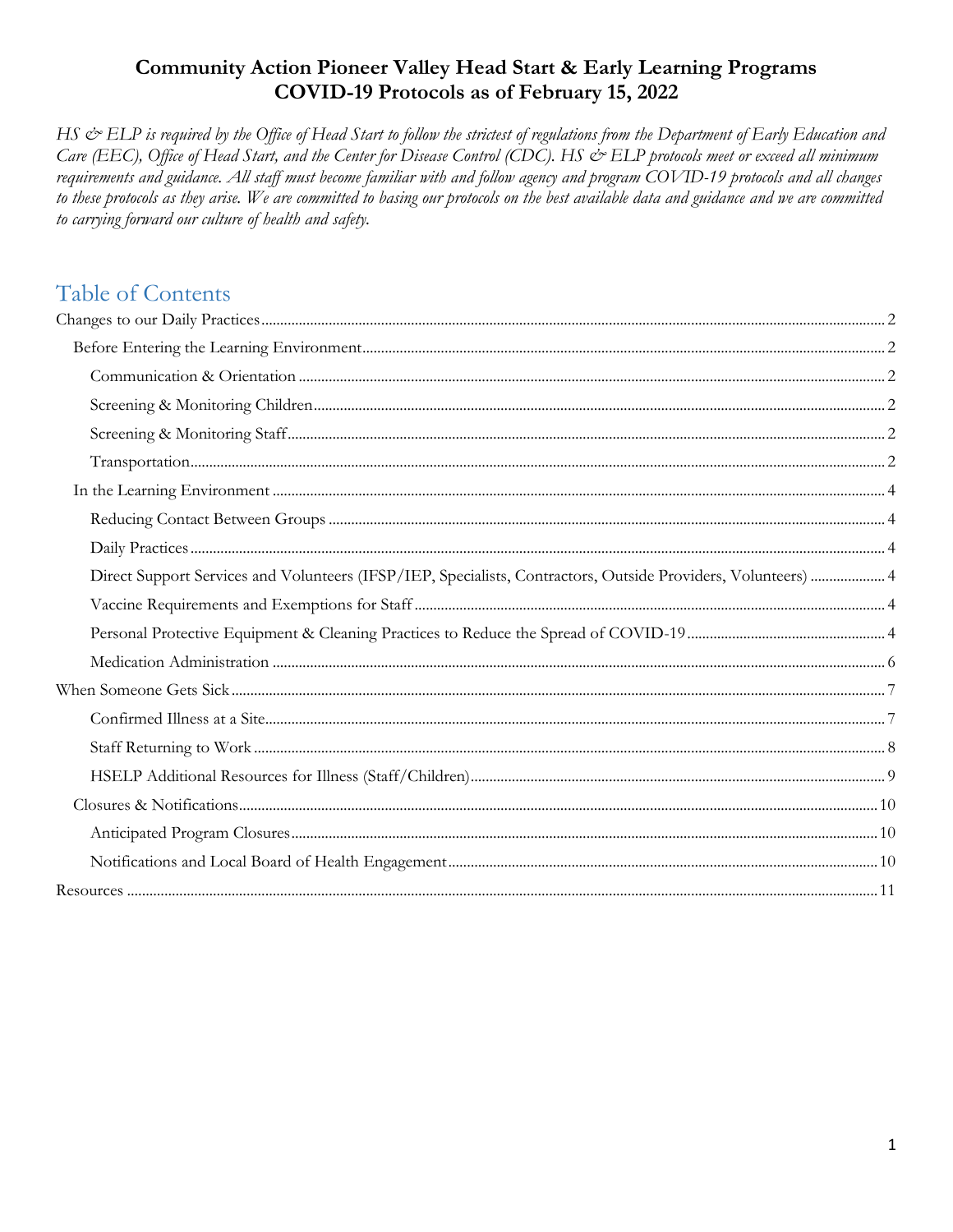# <span id="page-1-0"></span>CHANGES TO OUR DAILY PRACTICES

# <span id="page-1-1"></span>BEFORE ENTERING THE LEARNING ENVIRONMENT

## <span id="page-1-2"></span>**Communication & Orientation**

- Educators will utilize our COVID-19 Curriculum to introduce children to the COVID-19 strategies in the environment, scaffolding children throughout the early weeks of care to help them to understand and implement COVID-19 strategies over time.
- Through implementation of our COVID-19 curriculum, children will learn about distancing, personal protective equipment (PPE), and the role of germs in our bodies. Educators will implement simple calming strategies for young children that, to the greatest extent possible, can be implemented individually and with physical distance from others. Family Services Staff in collaboration with Educators will partner with families to provide an orientation to understand the current COVID-19 Protocols (via phone, zoom or in person).

## <span id="page-1-3"></span>**Screening & Monitoring Children**

- Each site has designated staff who are trained to perform health screenings.
- Daily health screens will be completed by the family, prior to the children entering the building or staff entering the home for a home visit (see [Home-Based In Person](https://commact.sharepoint.com/hselp/Shared%20Documents/Internal%20Resources/Family%20Services/Home-Based/HB%20Procedures/Return%20to%20In%20Person%20Home%20Visit%20Protocol%20final%206.16.2021.pdf?csf=1&web=1&e=fmXfoF) Service Protocols).
- If the child fails the health screening, the screener will inform the family the child cannot attend care on this day. The screener will advise the parent to monitor the child's illness and to contact their child's health care provider for next steps.
- Site staff will inform the Health Specialist of all children that do not pass health screening.
- All children need to be symptom free and fever free for 24 hours without fever reducing medication to return and have no other COVID-19 symptoms (see below for more information)
- The *Daily Health Screen* forms will be on site for each child.
- See Quarantine and Isolation chart for children who develop symptoms during the day in care and who have a signed parent consent for testing. (See below)

## <span id="page-1-4"></span>**Screening & Monitoring Staff**

- All staff will follow the CAPV screening protocols and will fill out an electronic health screening daily whether working remote or onsite. <https://www.surveygizmo.com/s3/5677024/Health-Screening-2020>
- If a staff member fails their morning health screening, they will inform their supervisor and Human Resources for next steps.
- Staff will follow [CAPV COVID-19 Protocols.](https://commact.sharepoint.com/hr/Public%20HR%20Documents/Coronavirus%20Information/COVID-19%20Protocols/CAPV%20COVID-19%20Health%20%26%20Safety%20Protocols.pdf?csf=1&web=1&e=Cdq7Hf)

## <span id="page-1-5"></span>**Transportation**

#### **Transporting Children**

- At this time, transportation availability for children is extremely limited.
- The HS & ELP Transportation Prioritization System will be utilized to determine children most in need for transport

## **Daily Health Screening Form**

Children who do not pass the health screening or who appear ill after a visual check will not be transported on that day.

 Prior to boarding, the monitor will verify that each child has a signed daily health screening form (families will be given blank copies of the daily health screening form to fill out before the bus arrives at the stop).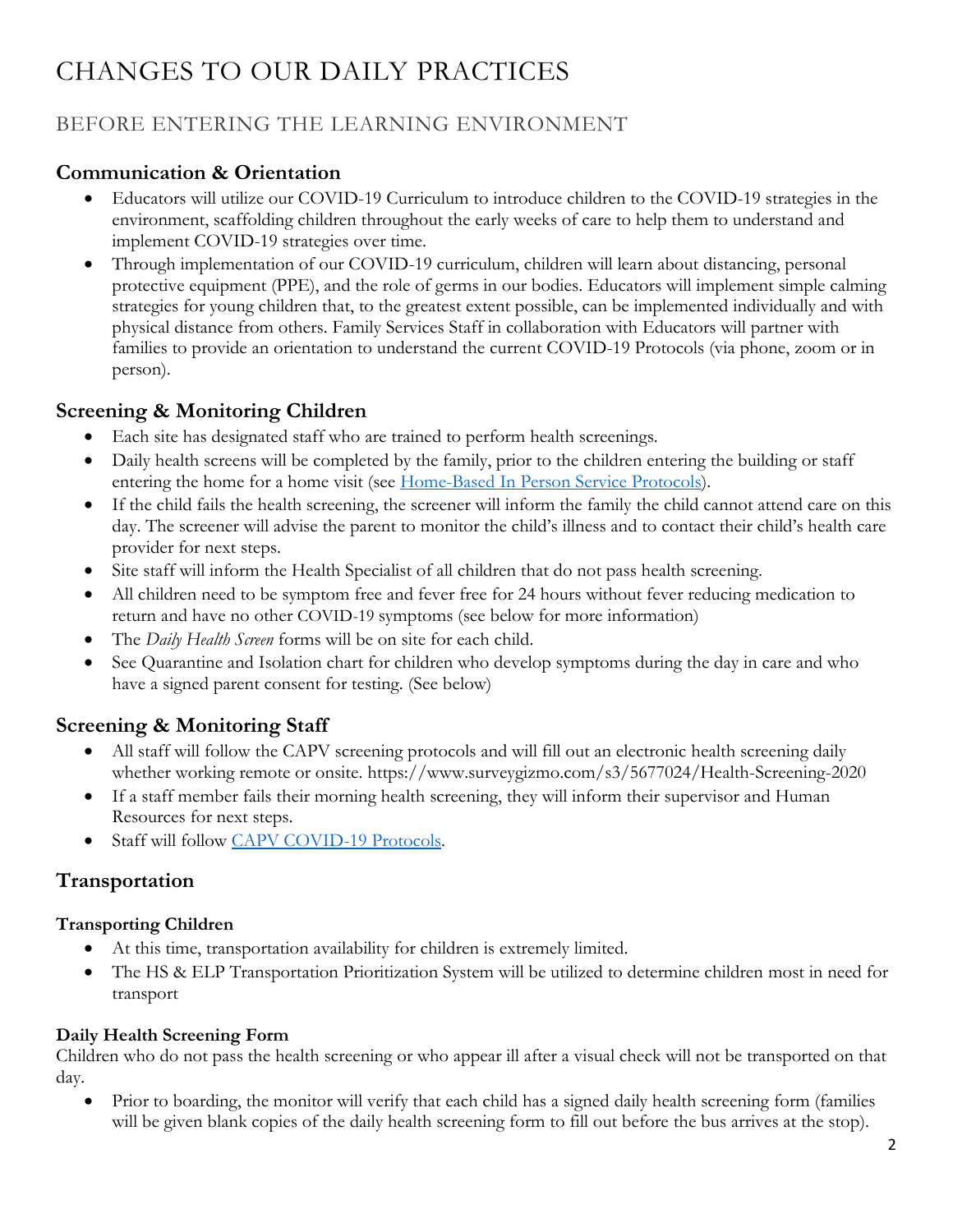- The Monitor will review the form and verify that the child has passed the screening.
- If a child has had an on-site exposure, and with parental consent, the parent will conduct a rapid antigen test at home prior to the bus arriving and show negative test to bus monitor before boarding bus.
	- o In the event that an asymptomatic child is not able to test at home and takes transportation to school, a HS & ELP staff person will test the child upon arrival with parent consent.

## **Face Coverings/Universal Masking (For additional information, refer to Universal Mask section below.)**

- Drivers/Monitors will wear facemasks at all times.
- Riders age 2 and over must wear a mask in accordance with Program Protocols.

#### **Ventilation**

Windows will be kept open on the bus, where and when it is safe to do so. Air will not be recirculated.

## **Sanitation**

- Drivers/Monitors will keep an adequate supply of tissues, hand sanitizer, facemasks, cleaning supplies and garbage bags inside the vehicle at all times.
- Trash will be emptied and the interior of the bus will be cleaned and swept daily.
- The interior will be disinfected at least once each day including using an EPA-Registered Product for use against Novel Coronavirus SARS-CoV-2 on all high touch surfaces to included but not limited to: Buttons, handholds, door handles, shift knobs, dashboard controls, pull cords, rails, steering wheels, sanctions.
- If soft porous surfaces are visibly dirty, they must be cleaned using appropriate cleaners and then disinfected using EPA Registered Antimicrobial Products for use Against Novel Coronavirus SARS-CoV-2
- Bleach should never be used on cloth surfaces such as seatbelts and it can deteriorate the fabric.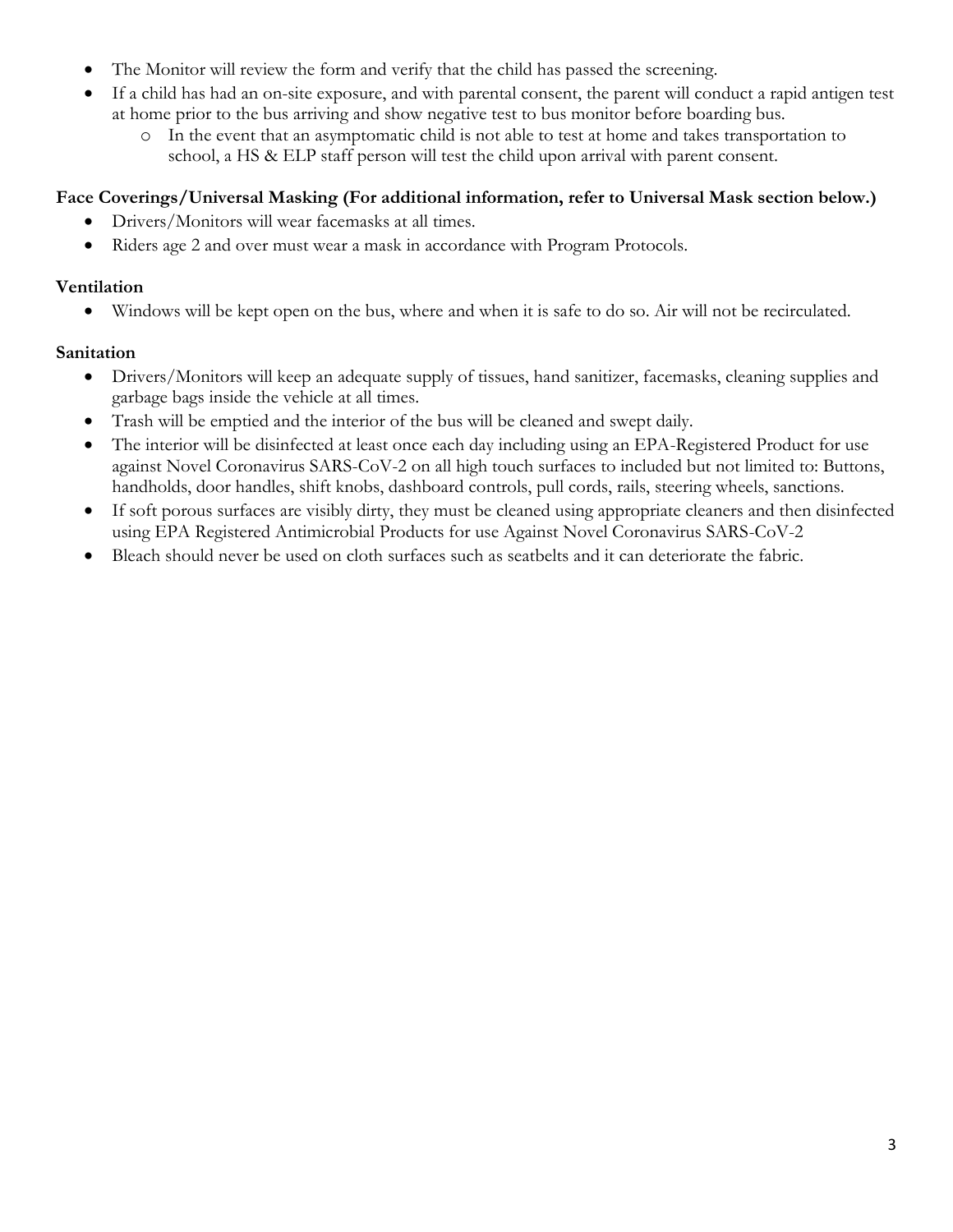## <span id="page-3-1"></span><span id="page-3-0"></span>**Reducing Contact Between Groups**

- HS & ELP has reduced the hours of care in full-day settings to 8 hours/day in order to keep children in cohorts per classroom and to avoid combining classrooms at the beginning and end of day as much as feasible.
- If there is reason to mix cohorts, this will be evaluated on a case-by-case basis.
- At this time, families are not entering the building unless they have a scheduled appointment. If parents are interested in volunteering, they will need to follow CAPV/HS & ELP processes for volunteering and follow federal and State COVID guidelines, including mandated vaccination.
- Field trips will be evaluated on a case-by-case basis, in consultation with supervisors. Neighborhood walks are permitted.

# <span id="page-3-2"></span>**Daily Practices**

- HS & ELP will set up the classroom environments to reinforce physical distancing as needed. o Physical distancing is not appropriate for infants and toddlers.
- At this time, "family style" meals are discontinued and staff will place food on children's plates for them, rather than "family style" as is our usual practice.
- Follow HS & ELP handwashing procedures.
- Special care must be taken that soft items are laundered if they come in contact with secretions.
- Tooth brushing is temporarily discontinued while in care. We are supporting families by sending home dental information and toothbrush kits.
- Weather permitting, educators will maximize outdoor time with children.

## <span id="page-3-3"></span>**Direct Support Services and Volunteers (IFSP/IEP, Specialists, Contractors, Outside Providers, Volunteers)**

- HS & ELP will collaborate with the Early Intervention program or Local Education Agency to facilitate delivery of services for children who have an IEP or IFSP.
- If services are delivered for an on-site child in a remote manner (i.e. telehealth), we will utilize a separate room or the child's classroom with appropriate equipment.
- If direct services are delivered on site, the person will follow CAPV protocols in vaccination, universal mask wearing, and hand washing.
	- o OHS requires vaccination for staff, contractors, volunteers whose activities involve contact with or providing direct services to children and families.

## <span id="page-3-4"></span>**Vaccine Requirements and Exemptions for Staff**

Refer to [CAPV Vaccination Policy.](https://commact.sharepoint.com/hr/Public%20HR%20Documents/Coronavirus%20Information/COVID-19%20Protocols/CAPV%20Mandatory%20COVID-19%20Vaccine.pdf?csf=1&web=1&e=6SHDqZ)

# <span id="page-3-5"></span>**Personal Protective Equipment & Cleaning Practices to Reduce the Spread of COVID-19**

## **Universal Masking**

- **Staff: See [CAPV Personal Protective Equipment Protocol](https://commact.sharepoint.com/hr/Public%20HR%20Documents/Coronavirus%20Information/COVID-19%20Protocols/CAPV%20COVID-19%20PPE%20Protocol.pdf?csf=1&web=1&e=uLdnJ7)** 
	- o HS & ELP Staff and children who are outside on the playground may remove their mask if they are not in a crowded outdoor setting or during activities that involve sustained close contact with other people.
		- Staff and children will always have masks available if needed in the outdoor setting.
	- o Masks will be required for staff and parents during welcome and reunion (pick up/drop off).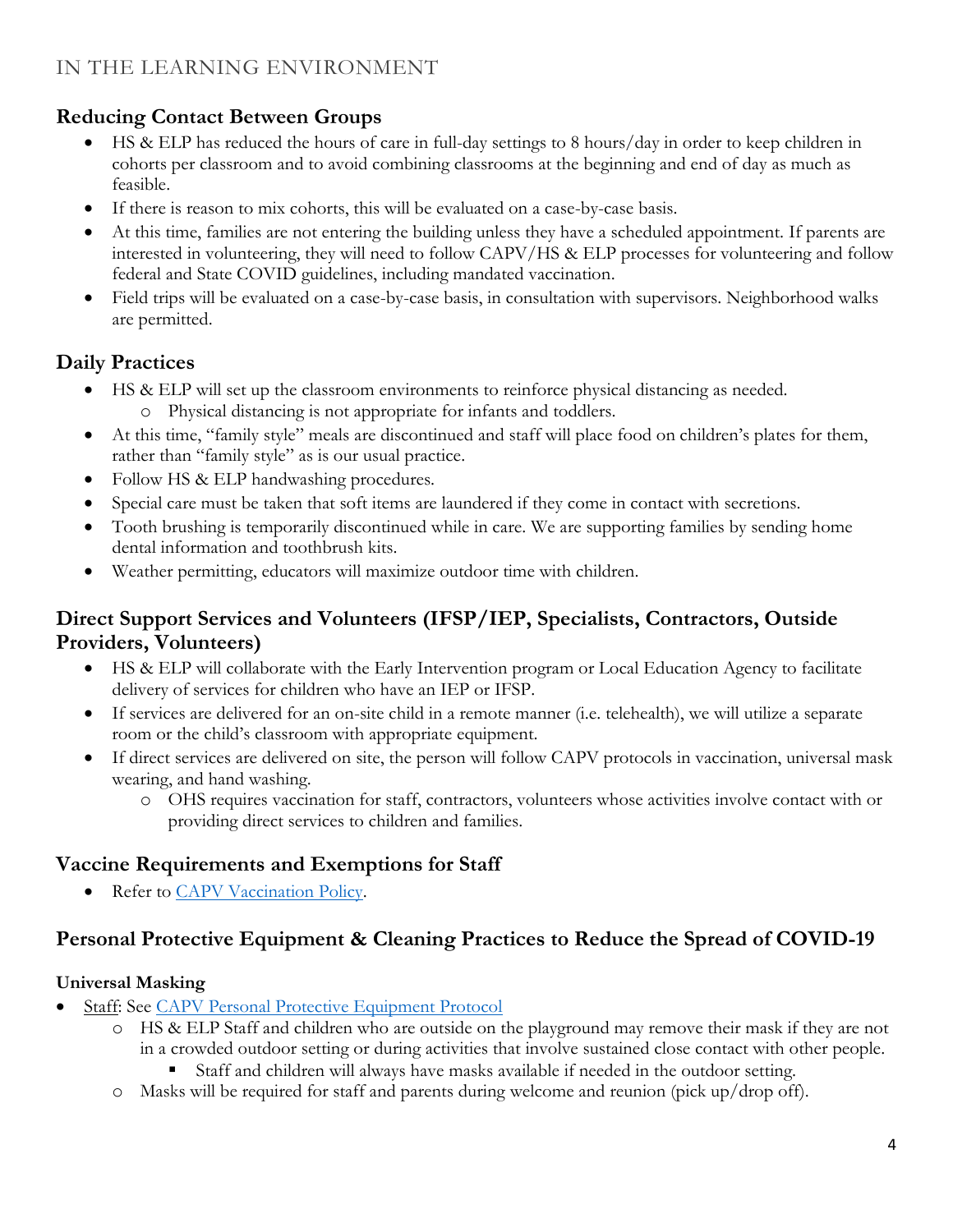- Children: Children age 2 and older are required to wear a mask indoors. Children under 2 years of age should not wear a mask.
	- o Exceptions to wearing masks are when children are eating, drinking, or napping; the narrow subset of individuals who cannot safely wear a mask because of a disability as defined by the American with Disabilities Act (ADA), consistent with CDC guidance on disability exemptions; or when a child's health care provider advises an alternative face covering to accommodate the child's special health care needs.
	- There may be times when a child may experience a safety risk in wearing a mask. In these situations the health and safety of the child is considered and for the time of the safety risk the mask may be removed.
		- Examples include: children who cannot safely handle masks, those who have difficulty breathing, those with a cognitive or respiratory impairment, and children for whom it may pose a choking or strangulation hazard.
	- o Like all new skills, children will need to be taught the proper way to put a mask on and keep a mask on. While children are adaptable, they are still in their early stages of development and may need reminders and reinforcements to comply with this new practice.
- Families: Caregivers dropping children off, picking up, or coming on the program grounds for any other reason are expected to wear a mask or cloth face covering. Staff will provide a mask if a caregiver does not have one.
- Mask Wearing: Mask must cover one's mouth, nose and chin. It can fasten around the ears or back of the head, as long as it stays in place when one talks and moves. Masks with vents or exhalation valves are not allowed because they allow unfiltered breath to escape the mask (can wear a surgical mask over the valve).

**Face Shields**: Face shields and masks will be worn when administering nebulizers.

**Gloves:** Follow Universal Precautions and wear gloves when diapering, medication administration, applying sunscreen, handling food, handling waste and body fluids, and cleaning.

**Hand Washing**: Individuals entering the building but not a classroom should utilize the 60%+ alcohol sanitizer stations throughout the building or wash their hands at an available handwashing sink. Any individual who enters a classroom must wash their hands with soap, water, and friction for 20+ seconds upon entry; when coming in from outside activities; before and after eating; after sneezing, coughing or nose blowing; after toileting and diapering; before handling food; after touching or cleaning surfaces that may be contaminated; after assisting children with handwashing; before and after medication administration; before entering vehicles used for transportation of children; and before/after changing gloves.

#### **Cleaning:**

- o Educators must clean high touch areas a minimum of 1x per day (more is ok)
- o Children may share materials (no need for sanitizing between each child's use)
- o Cooks will clean kitchens throughout the day as needed
- o Custodians will thoroughly clean classroom and kitchen floors, bathrooms, etc. in the evening
- o All other areas of the building are cleaned on a routine schedule, including adult bathrooms and common areas

Force of Nature Sanitizer and Disinfectant: When mixing the product, follow manufacturer's instructions. Label the bottle (on tape or removable label) with the date so staff will know the solution must be disposed of after 2 weeks and a new bottle mixed. Force of Nature has to sit on the surface for 10 minutes to be effective. Force of Nature has extensive safety testing and the studies show it is safe to use as a sanitizer.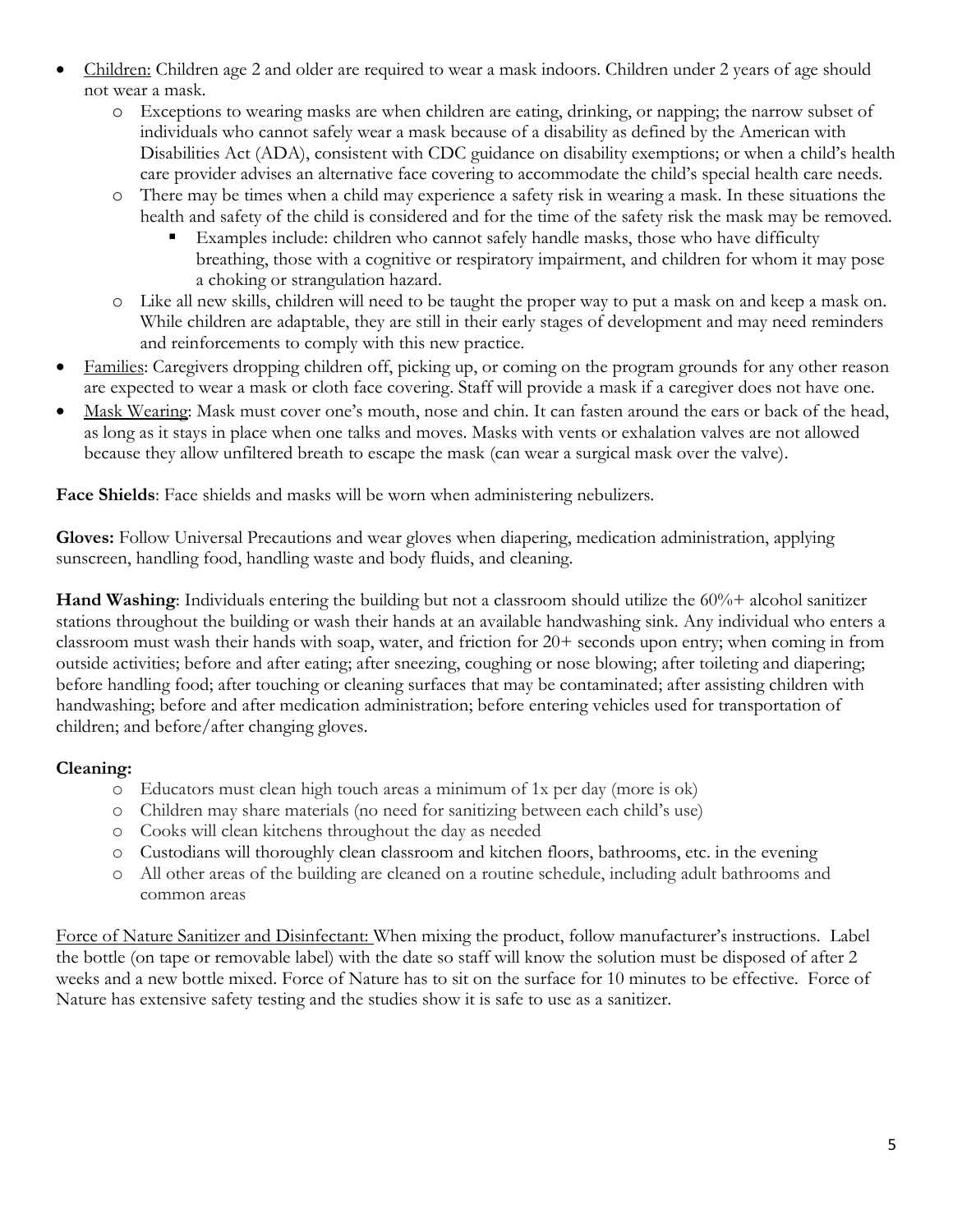#### Bleach (sanitizer or disinfectant, depending on the solution). Bleach has to sit on the surface for 1 minute. Bleach as Disinfectant

| $8\% - 9\%$ Bleach                                  | $5\% - 6\%$ Bleach                           |  |
|-----------------------------------------------------|----------------------------------------------|--|
| 2 Tablespoons per Quart Room Temperature Water      | 4 teaspoons per Quart Room Temperature Water |  |
| $\frac{1}{2}$ Cup per Gallon Room Temperature Water | 1/3 Cup per Gallon Room Temperature Water    |  |

#### Bleach as Sanitizer

| $8\% - 9\%$ Bleach                                      | $5\% - 6\%$ Bleach                                      |  |  |
|---------------------------------------------------------|---------------------------------------------------------|--|--|
| $\frac{3}{4}$ teaspoon Bleach per Quart Room Temp Water | $\frac{1}{2}$ teaspoon per Quart Room Temperature Water |  |  |
| 1 Tablespoon Bleach per Gallon Room Temp Water          | 2 teaspoons per Gallon Room Temperature Water           |  |  |

**Food Safety:** CACFP and EEC regulations will be followed for the preparation of all meals and snacks.

**Vendor Deliveries:** Whenever possible, non-contact deliveries will be made to sites. If deliveries are brought into the building (i.e. food), the person delivering must wear a mask upon arrival. If they do not have a mask, one will be provided.

## **Caring for Infants and Toddlers and the Developmentally Young Preschooler:**

- Diapering: Follow HSELP NAEYC Diapering procedures.
- Feeding: Follow HSELP feeding practices.

**Ventilation:** In order to maximize access to fresh air when indoors, doors and windows should be kept open when the temperature will not be uncomfortably hot/cold and when it does not pose a safety risk. Second floor windows must have the safety mechanism engaged. Air conditioners may be utilized, and may be in "fan" mode to move/filter air as an alternative to producing cool air if more favorable. Classrooms and applicable shared office spaces have air purifiers. All air filters are cleaned and replaced on a routine basis as indicated by equipment used.

| Medical<br>Condition          | <b>Required Medication</b>                                                  | <b>Protective Measures for COVID-19</b>                                                                                                                                                                                                                                                                                                                                                                                               |
|-------------------------------|-----------------------------------------------------------------------------|---------------------------------------------------------------------------------------------------------------------------------------------------------------------------------------------------------------------------------------------------------------------------------------------------------------------------------------------------------------------------------------------------------------------------------------|
| Asthma                        | Metered-Dose Inhaler or Nebulizer<br>when absolutely necessary              | Metered-Dose Inhalers with spacers are recommended.<br>Nebulizers will only be used when absolutely necessary, and on<br>a case by case basis. If families cannot provide spacers the<br>program will provide. Staff will wear a surgical mask covering,<br>gloves and a face shield when utilizing a nebulizer. Staff will<br>administer medications in a space away from children or in a<br>separate room unless life threatening. |
| Allergy                       | Oral Medication or Epi Auto Injector<br>for child with allergy per MD order | Staff will wear a recommended surgical mask covering and<br>gloves.                                                                                                                                                                                                                                                                                                                                                                   |
| Seizure Disorder              | Oral or rectal medication per MD order                                      | Staff will wear a recommended surgical mask covering and<br>gloves.                                                                                                                                                                                                                                                                                                                                                                   |
| Medical<br>Acute<br>Condition | Oral or topical medication per MD<br>order                                  | Staff will wear a recommended surgical mask covering and<br>gloves.                                                                                                                                                                                                                                                                                                                                                                   |

## <span id="page-5-0"></span>**Medication Administration**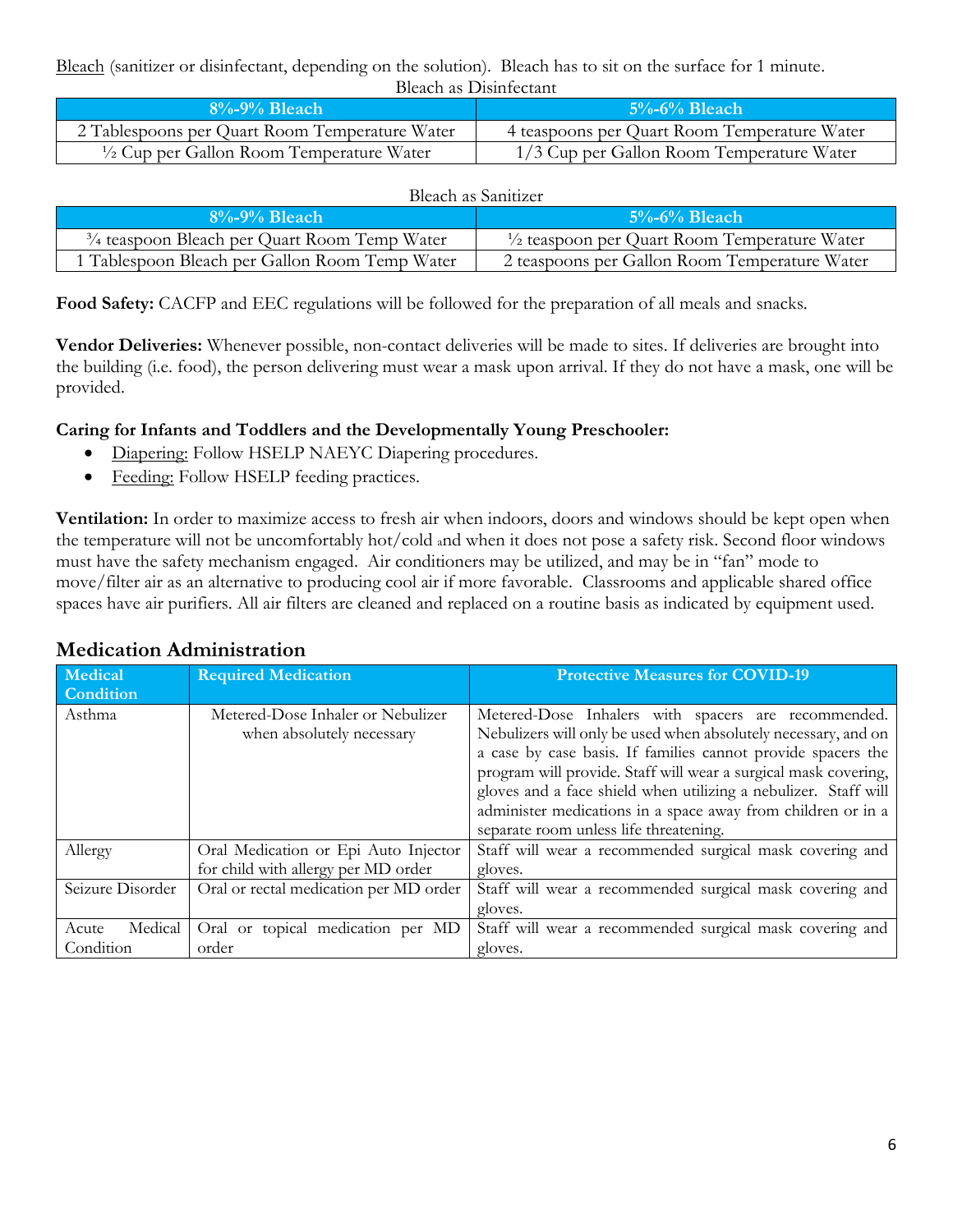# <span id="page-6-0"></span>WHEN SOMEONE GETS SICK

## <span id="page-6-1"></span>**Confirmed Illness at a Site**

If a staff member becomes aware of exposure to a communicable illness (including COVID-19), staff will immediately inform their supervisor, who will consult with our Health Specialist/Health Manager. HS & ELP will follow existing processes to communicate to families about illness at the program.

## **When a Child is Symptomatic, Tests Positive and/or is Exposed to COVID-19**

| If child is symptomatic                                                                                 |               |                                                     |
|---------------------------------------------------------------------------------------------------------|---------------|-----------------------------------------------------|
| Child will wait in the isolation room with                                                              |               | While symptomatic child is in isolation room        |
| certified adult wearing PPE                                                                             |               | encourage to wear a mask (2 years and older)        |
|                                                                                                         |               |                                                     |
| Call the parent or guardian and arrange for the                                                         |               | If child is picked up by parent. Provide parent     |
| child to go home or child can be tested by                                                              |               | with a rapid antigen test (children 2 years and     |
| HS&ELP staff if parent consent is given                                                                 |               | older) if proper parental consent is obtained at    |
|                                                                                                         |               | pick up or on hand                                  |
|                                                                                                         |               | If a child is tested by HS&ELP staff member and     |
|                                                                                                         |               | is negative with mild symptoms (refer to non-       |
|                                                                                                         |               | bolded items below), the child can stay. If the     |
|                                                                                                         |               | child is positive, follow steps below.              |
| Inform the parent to get their child tested for                                                         | $\Rightarrow$ | Families can also contact their child's health care |
| Covid if they are not participating in the Test &                                                       |               | provider for further evaluation                     |
| Stay Option or if child was exposed outside of                                                          |               |                                                     |
| school (Note: Also applies for children under 2                                                         |               | Program will provide rapid antigen test (2 years    |
| because they cannot take part in Test & Stay                                                            |               | and older) as available with consent from families  |
| due to age)                                                                                             |               |                                                     |
|                                                                                                         |               | Note: We cannot provide rapid antigen tests for     |
|                                                                                                         |               | children under 2 years of age                       |
|                                                                                                         |               |                                                     |
| Staff will clean, disinfect, and ventilate areas that the ill child occupied.                           |               |                                                     |
| If test negative, the child can stay in care if symptoms are mild or return to care once they have been |               |                                                     |
| fever free for 24 hours and symptoms have improved.                                                     |               |                                                     |

| If a child tests positive for COVID 19 (Isolate) |  |                                                                                                                                                                                                                                                                                                                                                                                                                                                                                                                    |
|--------------------------------------------------|--|--------------------------------------------------------------------------------------------------------------------------------------------------------------------------------------------------------------------------------------------------------------------------------------------------------------------------------------------------------------------------------------------------------------------------------------------------------------------------------------------------------------------|
| The child will stay home for 5 days              |  |                                                                                                                                                                                                                                                                                                                                                                                                                                                                                                                    |
| After 5 days                                     |  | If they are able to mask consistently while in care<br>they can return to care on day 6 (PCR or antigen<br>test recommended, but not required)<br>If the child has mild to no symptoms, they can<br>return to care, but if symptoms have not<br>improved, they should remain out of care until<br>symptoms improve and check in with HS&ELP<br>Health Specialist for consultation as needed<br>Children must be fever free for 24 hours before<br>returning to care and be able to pass the Daily<br>Health Screen |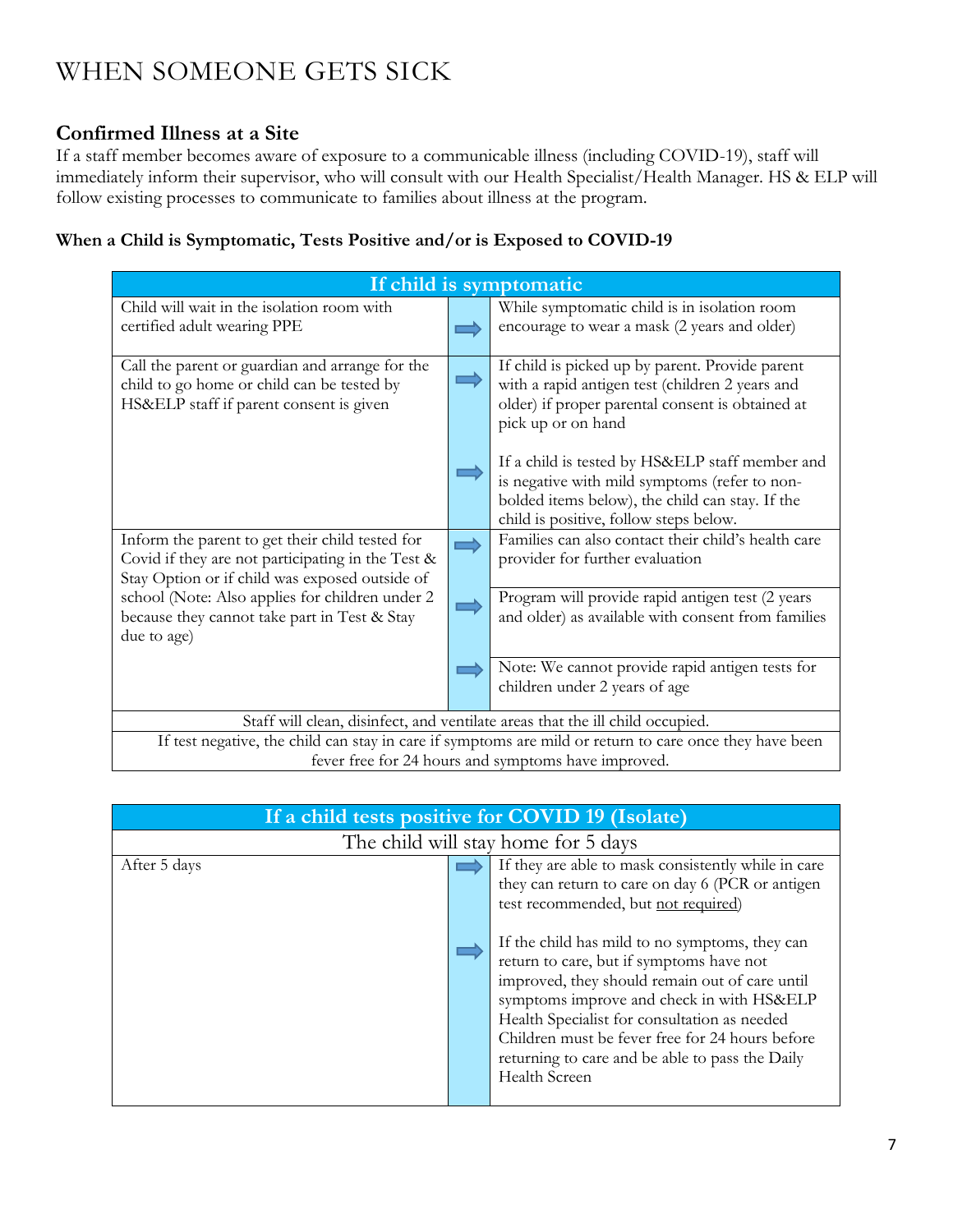| If the child cannot mask consistently while in<br>care | Child can test (PCR or antigen) on day 5 or after:                                                                                                                         |
|--------------------------------------------------------|----------------------------------------------------------------------------------------------------------------------------------------------------------------------------|
|                                                        | When test negative (PCR or antigen) and<br>asymptomatic or symptoms are<br>subsiding: can return to care the day after<br>negative test, returning no later than day<br>11 |
|                                                        | When test positive, continue isolating<br>until negative test or asymptomatic or<br>symptoms subside through day 10,<br>returning no later than day 11                     |
| If the child cannot test (PCR or antigen)              | Stay home for a total of 10 days and return on day<br>11                                                                                                                   |

| If a child was exposed to someone with COVID-19            |  |                                                    |
|------------------------------------------------------------|--|----------------------------------------------------|
| The child will stay home for 5 days $OR$                   |  |                                                    |
| If the exposure occurred at an HS & ELP site               |  | HS & ELP will provide rapid antigen tests with     |
| and the child is asymptomatic and passes the               |  | appropriate consent daily to families for 5        |
| Daily Health Screen                                        |  | consecutive days for children 2 years and older    |
| If the exposure did not occur at an HS & ELP               |  | Then the parent is responsible to use their own    |
| site                                                       |  | resources (in some cases HS & ELP may have         |
|                                                            |  | tests available from non-EEC sources)              |
| If child is exposed and becomes symptomatic                |  | Follow above for "If Symptomatic"                  |
|                                                            |  |                                                    |
| Note: A positive test will follow isolation guidance above |  |                                                    |
| When a child stays home for 5 days                         |  |                                                    |
| Test (PCR or antigen) on day 5, 6 or 7                     |  | When negative test-child can return to care        |
|                                                            |  | When positive test-follow isolation guidance       |
|                                                            |  | above                                              |
| If a child cannot test (PCR or antigen)                    |  | Stay home for a total of 10 days, returning on day |
|                                                            |  | 11                                                 |

**If a child is vaccinated or had COVID-19 in the past 90 days**

If the child has had COVID-19 in the past 90 days, they can be in care and they are exempt from quarantine and testing

If child is fully vaccinated-follow above when exposed or become symptomatic

## **Travel for Children**

- If the child is not "up to date" with COVID-19 vaccine or is not vaccinated:
	- o Upon return: self-quarantine and get tested (PCR) 3-5 days after returning and stay home and selfquarantine for a full 5 days after travel.
- Follow [CAPV Travel Protocol](https://commact.sharepoint.com/hr/Public%20HR%20Documents/Coronavirus%20Information/COVID-19%20Protocols/CAPV%20COVID-19%20Health%20%26%20Safety%20Protocol-Travel.pdf?csf=1&web=1&e=D7TgHR)

## <span id="page-7-0"></span>**Staff Returning to Work**

Staff will follow CAPV protocols. See [CAPV Health & Safety Protocols.](https://commact.sharepoint.com/hr/Public%20HR%20Documents/Coronavirus%20Information/COVID-19%20Protocols/CAPV%20COVID-19%20Health%20%26%20Safety%20Protocols.pdf?csf=1&web=1&e=AnBVq9)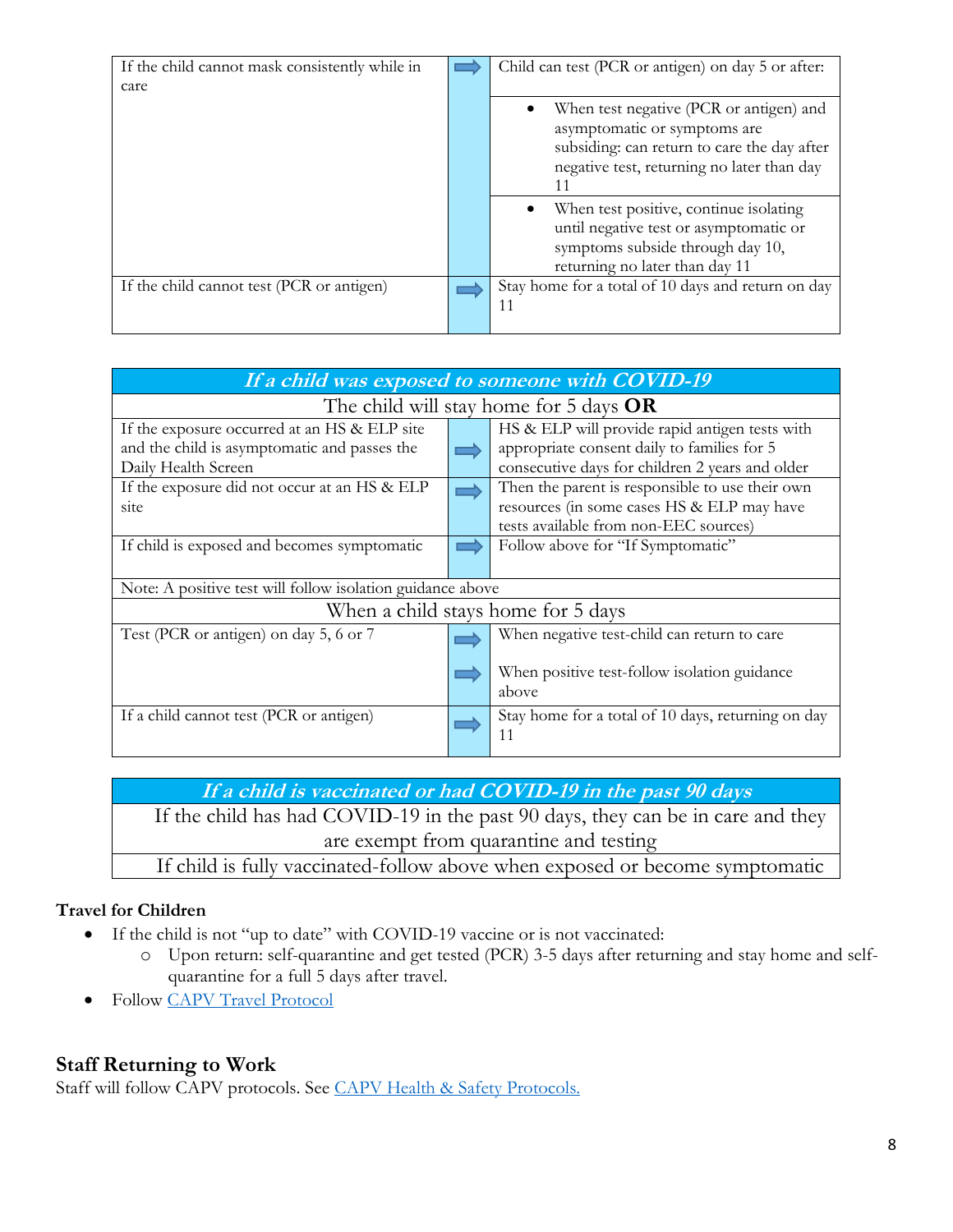# <span id="page-8-0"></span>**HSELP Additional Resources for Illness (Staff/Children)**

For a complete list of illnesses and when to stay home, see **HS & ELP Parent Handbook Policies and Procedures**.

## **Related to Covid-19**

A child should remain home for the following reasons:

- o If the child has a temperature of 100.0 or above.
- o If the child is exhibiting COVID-19 or flu-like symptoms or has a cough, shortness of breath, or difficulty breathing.
- o New loss of taste or smell
- o Muscle aches or body aches
- o If the child has **two or more of the following symptoms, which are unrelated to a chronic health issue:** cough, fever, feverish and chills, headaches, muscle pain, vomiting, diarrhea, sore throat, fatigue, nasal congestion or runny nose not due to other known causes, such as allergies
- o **Bolded** items below require immediate exclusion from care:
	- **Fever 100\* or higher, chills**
	- **Difficulty breathing or shortness of breath**
	- **New loss of taste or smell**
	- **Muscle aches or body aches**
	- o Non-Bolded items should be managed on a case-by-case basis depending on severity, combination of symptoms and child illness policies for the program.
		- Cough (not due to other known cause, such as chronic cough)
		- Sore throat, when in combination with other symptoms
		- Nausea, vomiting, or diarrhea when in combination with other symptoms
		- Headache when in combination with other symptoms
		- **Fatigue when in combination with other symptoms**
		- Nasal congestion or runny nose (not due to other known causes, such as allergies) when in combination with other symptoms

#### \*NOTE: Close Contact CDC means:

*\**Someone who has been within 6 feet of an [infected](https://www.cdc.gov/coronavirus/2019-ncov/prevent-getting-sick/social-distancing.html) person (laboratory-confirmed or a clinical diagnosis) for a cumulative total of 15 minutes or more over a 24-hour period (*for example, three individual 5-minute exposures for a total of 15 minutes in one day*). An infected person can spread SARS-CoV-2 starting from 2 days before they have any symptoms (or, for asymptomatic patients, 2 days before the positive specimen collection date), until they meet criteria for [discontinuing](https://www.cdc.gov/coronavirus/2019-ncov/hcp/duration-isolation.html) home isolation. People who are exposed to someone with COVID 19 after the infected person completed at least 5 days of isolation are not considered close contacts.

#### \*NOTE: Fully vaccinated CDC means:

A person who has received their primary series of COVID 19 vaccines.

- 2 weeks after their second dose in a 2-dose series, such as the Pfizer or Moderna vaccines, or
- 2 weeks after a single-dose vaccine, such as Johnson & Johnson's Janssen vaccine

#### \*\*NOTE: Up-To-Date means:

A person has received all recommended COVID-19 vaccines, including any booster dose(s) when eligible.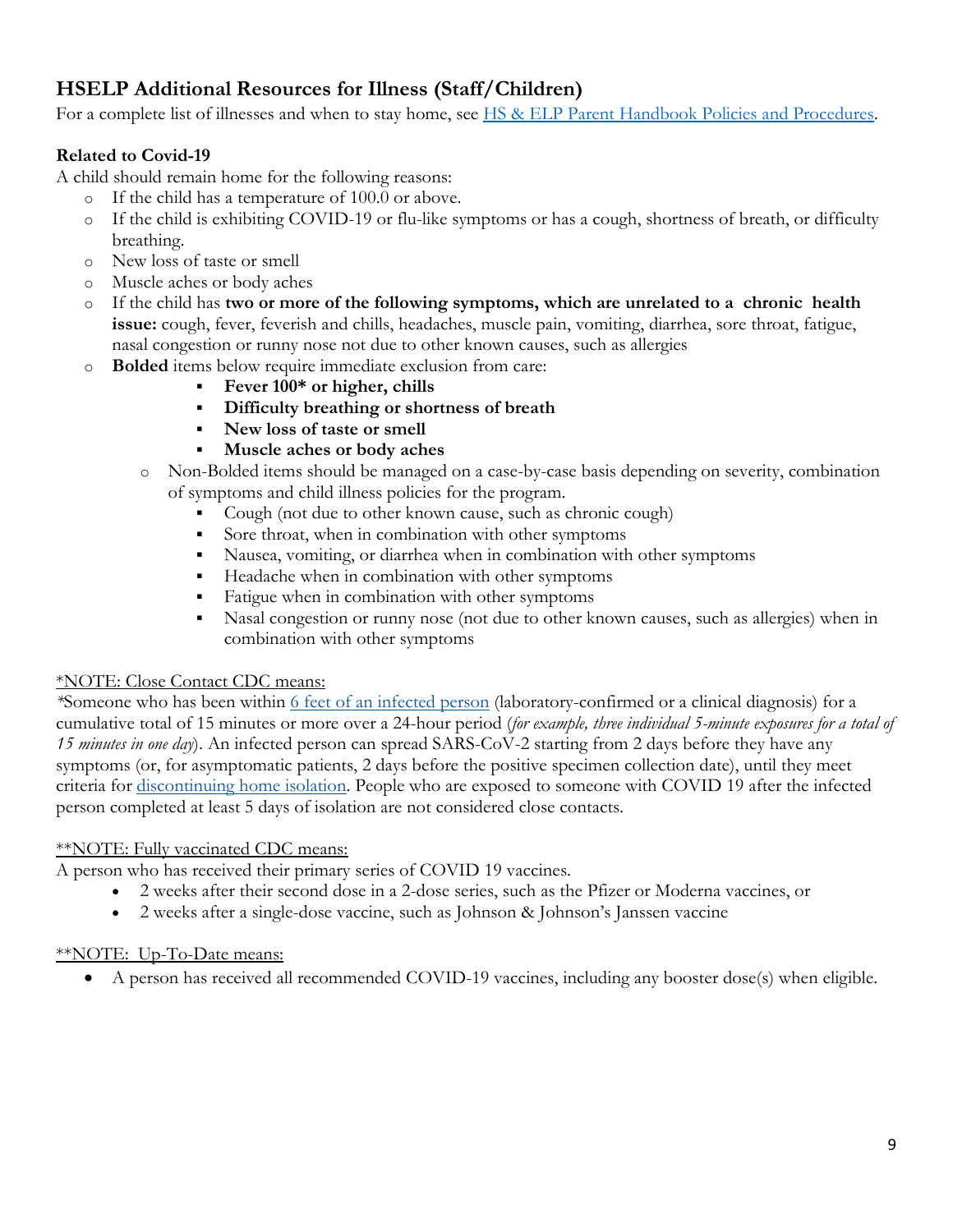# <span id="page-9-0"></span>CLOSURES & NOTIFICATIONS

## <span id="page-9-1"></span>**Anticipated Program Closures**

- Education Managers, Director of Education, or designee will report program closures to EEC and the Program Director or designee will report to the Regional Office of Head Start.
- Families will be informed by the Family Advocate, the Site Director or designee.
- Staff will be informed by their supervisors or designee.
- See HS & ELP Contingency Plans for Program Closures.

## <span id="page-9-2"></span>**Notifications and Local Board of Health Engagement**

• The program will follow all HS & ELP/CAPV protocols in place. If a situation arises that needs further guidance then a member of the health team will reach out to the local BOH for further guidance.